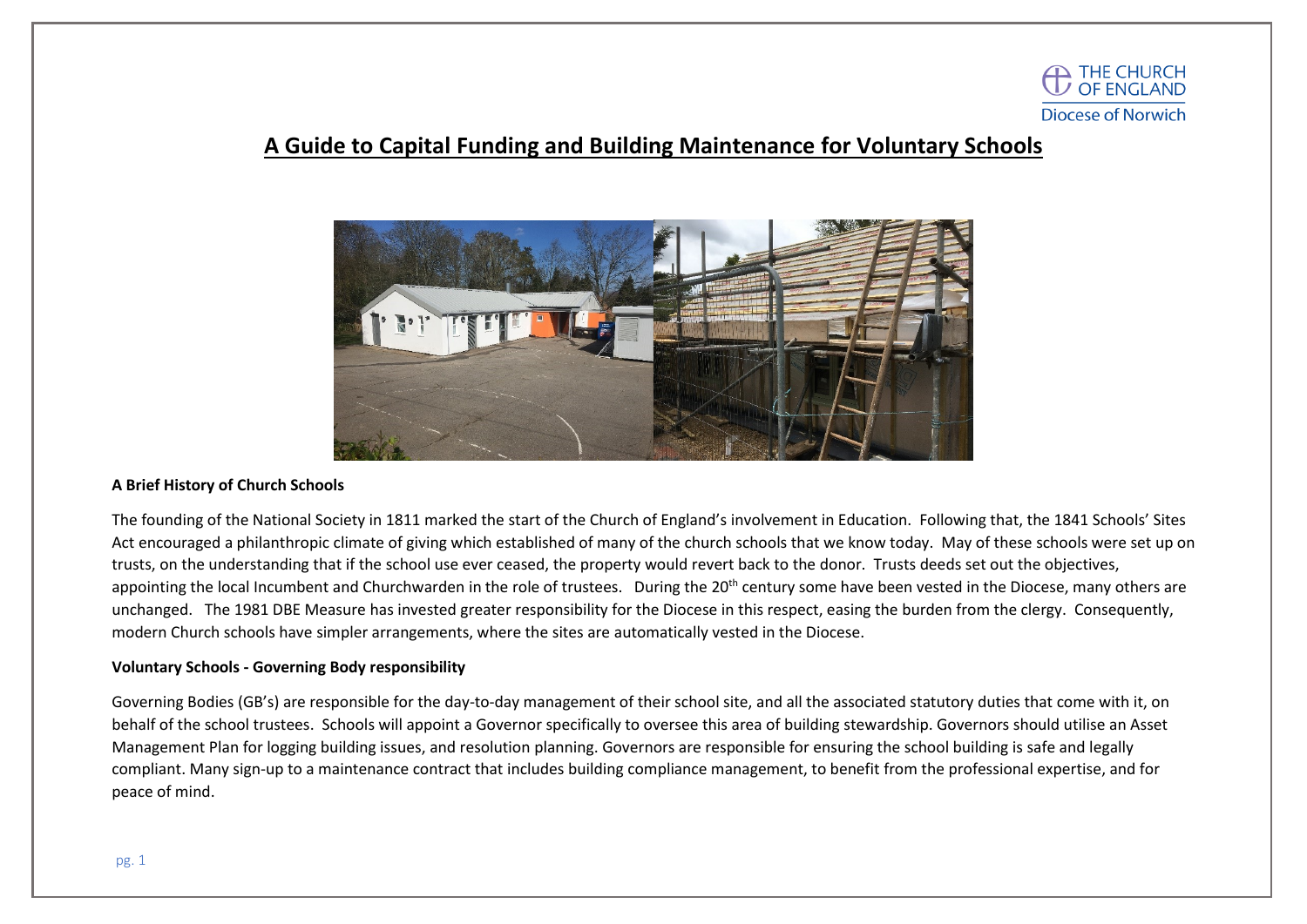

#### **Condition Surveys**

It's recommended that schools commission a full condition survey every 5 years. Indeed, to access School Condition Allocation (SCA) funding, you will be required to present a condition survey as to access funding to ensure due thought and consideration has been given to the building as a whole. If you would like to purchase a condition survey, please either contact your maintenance provider, or ask the Diocese for more information. The cost of a school condition survey starts at around £500, increasing depending on the size of the premises.

## **Condition Data Collection Survey**

The Condition Data Collection Survey (CDC) is a national quinquennial survey of schools undertaken by the Department of Education (DfE). Not to be confused with a full condition survey, the CDC survey is primarily designed to provide information to the treasury to inform future funding decisions in government. However, notwithstanding this, it may be a useful source of information for your Asset Management Plan.

#### **Building Maintenance**

The Diocese strongly recommend all schools sign up to a maintenance programme. Experience has shown that certain events will not be covered by your insurance policy, and a maintenance scheme can offer a valuable defence against unforeseen problems and provide strength in numbers when dealing with unforeseen issues that can arise. Many schools choose to buy in to the BMPP scheme, offered by NPS (in conjunction with NCC). Other options do exist. Unfortunately, the Diocese do not have a maintenance scheme to offer this year.

## **Devolved Formula Capital (DFC)**

Devolved Formula Capital (DFC) is a school level funding, common across all schools. For Voluntary Aided (VA) schools, DFC is allocated in 90% terms, schools must fund the other 10%. Whilst some schools have the option of accumulating DFC to undertake larger capital projects, VA schools are required to use their formula capital within three years of its allocation, otherwise the Department for Education (DfE) can recall funds. In some circumstances VA schools can apply for a 4<sup>th</sup> year extension, or loan unused funds to schools with specific building plans. Please contact the Diocese for more information.

DFC is always reserved for capital purposes such as funding new buildings/facilities, ICT equipment, capital repairs and refurbishment in accordance with priorities set by each school and in accordance with their asset management plan. Schools should ensure their DFC is used appropriately, please refer to Diocese webpage for guidance on Capital/Revenue items.

# **VA (DFC) Pooling Scheme**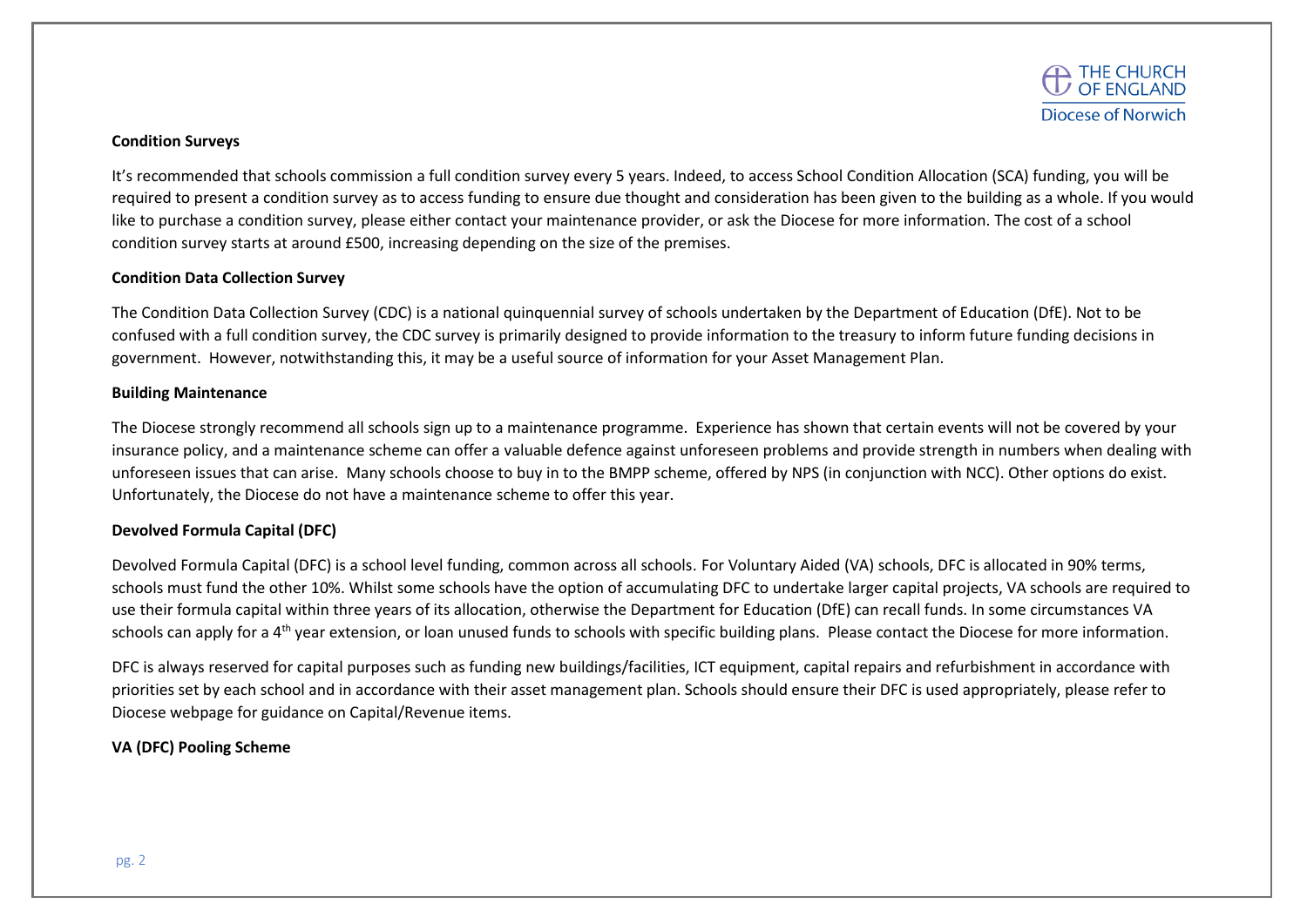The 'Pooling Scheme' is available for Voluntary Aided schools. DFC funds are centrally banked and accessed via the Diocese. For Pooling members, the Diocese will undertake a range of services on your behalf, such as the DfE year-end assurance returns, tracking the three-year rule and quarterly 10% invoicing. We will also send you a quarterly pooling statement. To access your funding please request a project form from the School Estate and Finance Officer.

If you would like to find out more, please request an information pack. If you have a new School Business Manager, and Diocese Officer would be pleased to come out and explain the processes in more detail.

# **School Condition Allocation (SCA)**

SCA is a county level funding for maintained schools, accessed via your responsible body.

The Diocese send SCA proposal forms to Voluntary Aided schools in the summer, for return by October half term; for projects commencing in the following funding year. We prioritise those proposals enabling schools to remain 'Safe, Warm and Dry'. These might include re-roofing projects, boiler replacements, and boundary and access improvements. Proposals to extend and adapt existing budlings may be considered, as well as proposals that enable a lower carbon future such as building insulation, double glazing and low carbon heat sources. Please refer to the "Prioritisation of SCA Proposals" for more guidance. The Diocese School Estates and Capital Funding (SECF) Committee review all new proposals taking into account a range of factors that include eligibility, priority factor, school size, SCA allocation history, and value for money.

If your proposal will take a lot of work, for example requiring statutory (planning and building control) approvals, you may be asked to ringfence some DFC to fund professional fees required to develop your scheme to a position of readiness. The SECF committee will require the scheme to have been worked through to an advanced stage before considering the allocation of funding fully, but we can provide a realistic "heads up" beforehand to reduce the change of any abortive fees. If your project is later successful and goes ahead, the Diocese are able to refund these early costs with SCA funding.

As SCA is allocated to VA schools in 90% terms, we recommend VA schools continue to budget and fundraise their 10%, so they are always prepared for any unforeseen issues, that may arise. You may also consider approaching your maintenance provider or LA for a contribution. In exceptional circumstance, the Diocese may consider spreading the 10% repayments over a three-year period to assist with budgeting.

VC schools' access SCA funding differently, via the county council. The Diocese can put you in touch with the appropriate council Officer.